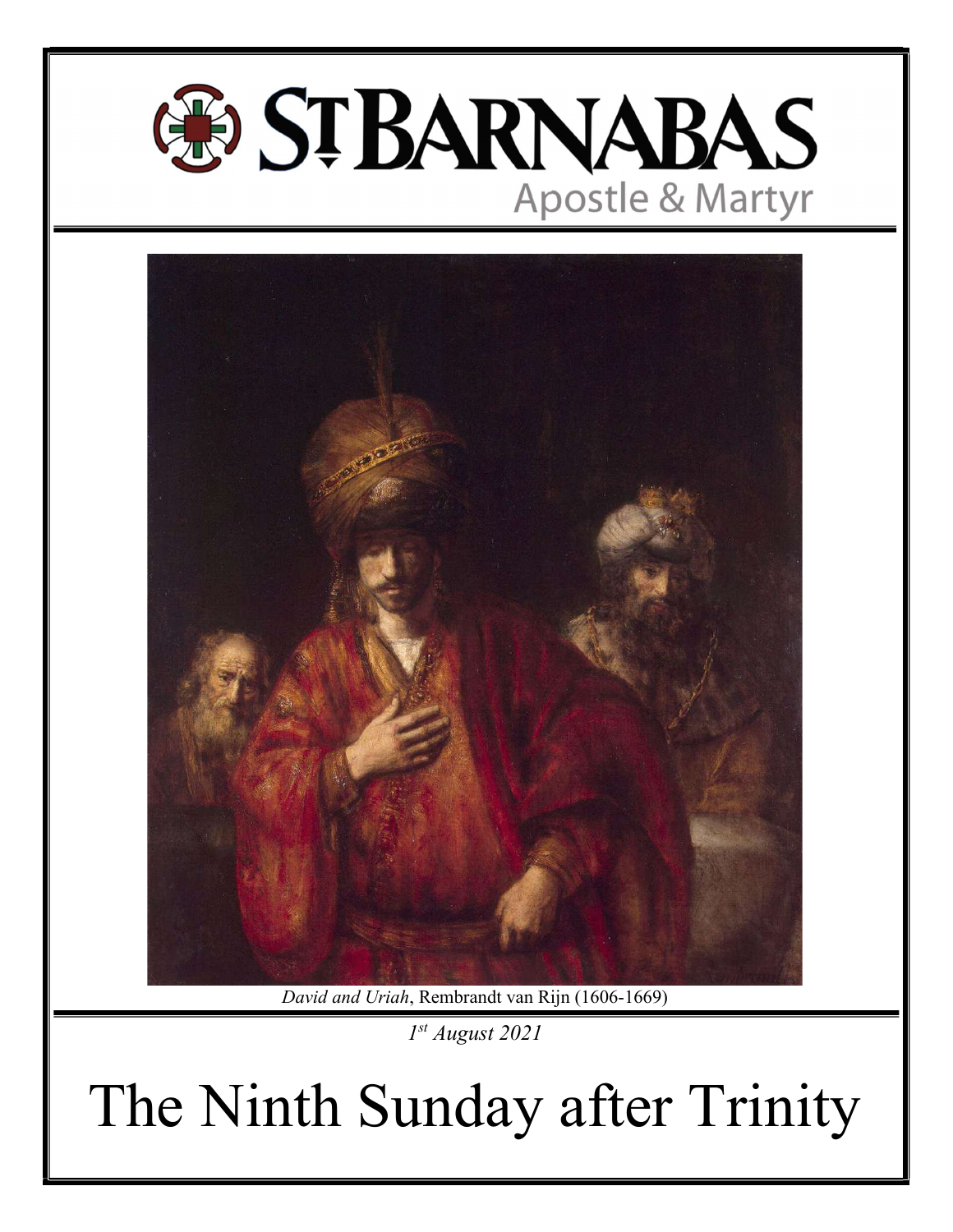# Missa cantata

Please note that during the amber phase of re-opening, mask wearing is required, and no congregational singing is permitted.

| <b>Organ Prelude</b> | Sonata No. 4 in B-flat major (Op. 65)<br>III. Allegretto                                                                                                                                                                                                                                                                                                                                                                                                                                                              |                                                                                    | Felix Mendelssohn (1809-1847) |  |
|----------------------|-----------------------------------------------------------------------------------------------------------------------------------------------------------------------------------------------------------------------------------------------------------------------------------------------------------------------------------------------------------------------------------------------------------------------------------------------------------------------------------------------------------------------|------------------------------------------------------------------------------------|-------------------------------|--|
| <b>Asperges Me</b>   |                                                                                                                                                                                                                                                                                                                                                                                                                                                                                                                       |                                                                                    |                               |  |
| Celebrant<br>Cantor  | Thou shalt purge me,<br>O Lord, with hyssop, and I shall be clean :<br>thou shalt wash me, and I shall be whiter than snow.<br>Have mercy upon me, O God :<br>after thy great goodness.<br>Glory be to the Father, and to the Son, and to the Holy Ghost:<br>As it was in the beginning, is now, and ever shall be :<br>world without end. Amen.<br>Thou shalt purge me, O Lord, with hyssop, and I shall be clean :<br>thou shalt wash me, and I shall be whiter than snow.<br>$V$ . O Lord, shew thy mercy upon us. |                                                                                    |                               |  |
|                      | R. And grant us thy salvation.                                                                                                                                                                                                                                                                                                                                                                                                                                                                                        |                                                                                    |                               |  |
|                      | $V$ . O Lord, hear my prayer.                                                                                                                                                                                                                                                                                                                                                                                                                                                                                         |                                                                                    |                               |  |
|                      | R. And let my cry come unto thee.                                                                                                                                                                                                                                                                                                                                                                                                                                                                                     |                                                                                    |                               |  |
|                      | $\n  V$ . The Lord be with you.                                                                                                                                                                                                                                                                                                                                                                                                                                                                                       |                                                                                    |                               |  |
|                      | R. And with thy spirit.                                                                                                                                                                                                                                                                                                                                                                                                                                                                                               |                                                                                    |                               |  |
| Celebrant            | Let us pray.<br>Graciously hear us, O Lord, holy Father almighty, everlasting God : and vouchsafe to send thy<br>holy Angel from heaven; to guard and cherish, to protect and visit, and to defend all who dwell<br>in thy holy habitation. Though Christ our Lord. Amen.                                                                                                                                                                                                                                             |                                                                                    |                               |  |
| <b>Introit</b>       |                                                                                                                                                                                                                                                                                                                                                                                                                                                                                                                       |                                                                                    |                               |  |
| Cantor               | Behold, God is my helper; the Lord is he that upholdeth my soul : reward thou evil unto mine<br>enemies; destroy them in thine anger, for thy righteousness sake, O Lord my strength and my<br>defender. Ps. Save me, O God, for thy Name's sake: and avenge me in thy strength. Glory be<br>Behold, God is my helper                                                                                                                                                                                                 |                                                                                    |                               |  |
|                      | <b>Salutation and Collect for Purity</b>                                                                                                                                                                                                                                                                                                                                                                                                                                                                              |                                                                                    |                               |  |
| Celebrant            | The grace $\mathbf{\Psi}$ of our Lord Jesus Christ, and the love of God, and the fellowship of the Holy Ghost,<br>be with you all.                                                                                                                                                                                                                                                                                                                                                                                    |                                                                                    |                               |  |
| People               | And also with you.                                                                                                                                                                                                                                                                                                                                                                                                                                                                                                    |                                                                                    |                               |  |
|                      | ALMIGHTY God, unto whom all hearts be open, all desires known, and from whom no secrets<br>are hid: Cleanse the thoughts of our hearts by the inspiration of thy Holy Spirit, that we may<br>perfectly love thee, and worthily magnify thy holy Name; through Christ our Lord. Amen.                                                                                                                                                                                                                                  |                                                                                    |                               |  |
| <b>Kyrie</b>         | Service of Holy Communion                                                                                                                                                                                                                                                                                                                                                                                                                                                                                             |                                                                                    | John Merbecke (c.1510-c.1585) |  |
| Cantor               | Kyrie eleison<br>Christe eleison<br>Kyrie eleison                                                                                                                                                                                                                                                                                                                                                                                                                                                                     | Lord, have mercy upon us<br>Christ, have mercy upon us<br>Lord, have mercy upon us |                               |  |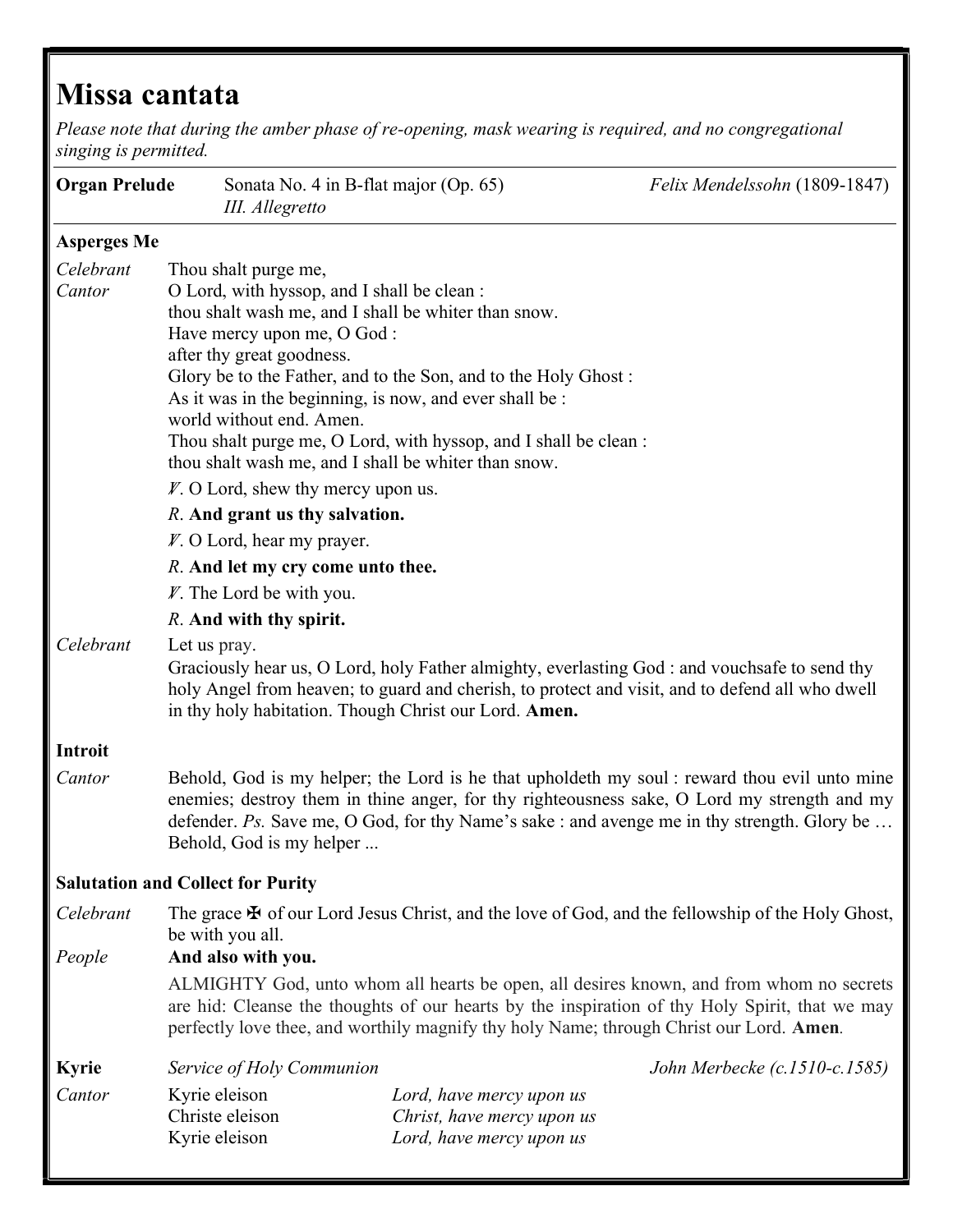Celebrant GLORY be to God on high,

Cantor and in earth peace, good will towards men. We praise thee, we bless thee, we worship thee, we glorify thee, we give thanks to thee for thy great glory, O Lord God, heavenly King, God the Father Almighty.

> O Lord, the only-begotten Son, Jesu Christ; O Lord God, Lamb of God, Son of the Father, that takest away the sin of the world, have mercy upon us. Thou that takest away the sin of the world, receive our prayer. Thou that sittest at the right hand of God the Father, have mercy upon us.

> For thou only art holy; thou only art the Lord; thou only, O Christ, with the Holy Ghost, ✠ art most high in the glory of God the Father. Amen.

# The Collect of the Day

Celebrant The Lord be with you

#### People And with thy spirit.

Celebrant Let us pray.

Almighty God, your Son Jesus Christ fed the hungry with the bread of his life and the word of his kingdom. Renew your people with your heavenly grace, and in all our weakness sustain us by your true and living bread, who lives and reigns with you and the Holy Spirit, one God, now and for ever. Amen.

# THE LITURGY OF THE WORD

#### 2 Samuel 11:26-12:13a

When the wife of Uriah heard that her husband was dead, she made lamentation for him. When the mourning was over, David sent and brought her to his house, and she became his wife, and bore him a son.

But the thing that David had done displeased the Lord, and the Lord sent Nathan to David. He came to him, and said to him, "There were two men in a certain city, the one rich and the other poor. The rich man had very many flocks and herds; but the poor man had nothing but one little ewe lamb, which he had bought. He brought it up, and it grew up with him and with his children; it used to eat of his meager fare, and drink from his cup, and lie in his bosom, and it was like a daughter to him. Now there came a traveler to the rich man, and he was loath to take one of his own flock or herd to prepare for the wayfarer who had come to him, but he took the poor man's lamb, and prepared that for the guest who had come to him." Then David's anger was greatly kindled against the man. He said to Nathan, "As the Lord lives, the man who has done this deserves to die; he shall restore the lamb fourfold, because he did this thing, and because he had no pity."

Nathan said to David, "You are the man! Thus says the Lord, the God of Israel: I anointed you king over Israel, and I rescued you from the hand of Saul; I gave you your master's house, and your master's wives into your bosom, and gave you the house of Israel and of Judah; and if that had been too little, I would have added as much more. Why have you despised the word of the Lord, to do what is evil in his sight? You have struck down Uriah the Hittite with the sword, and have taken his wife to be your wife, and have killed him with the sword of the Ammonites. Now therefore the sword shall never depart from your house, for you have despised me, and have taken the wife of Uriah the Hittite to be your wife. Thus says the Lord: I will raise up trouble against you from within your own house; and I will take your wives before your eyes, and give them to your neighbor, and he shall lie with your wives in the sight of this very sun. For you did it secretly;

Gloria Merbecke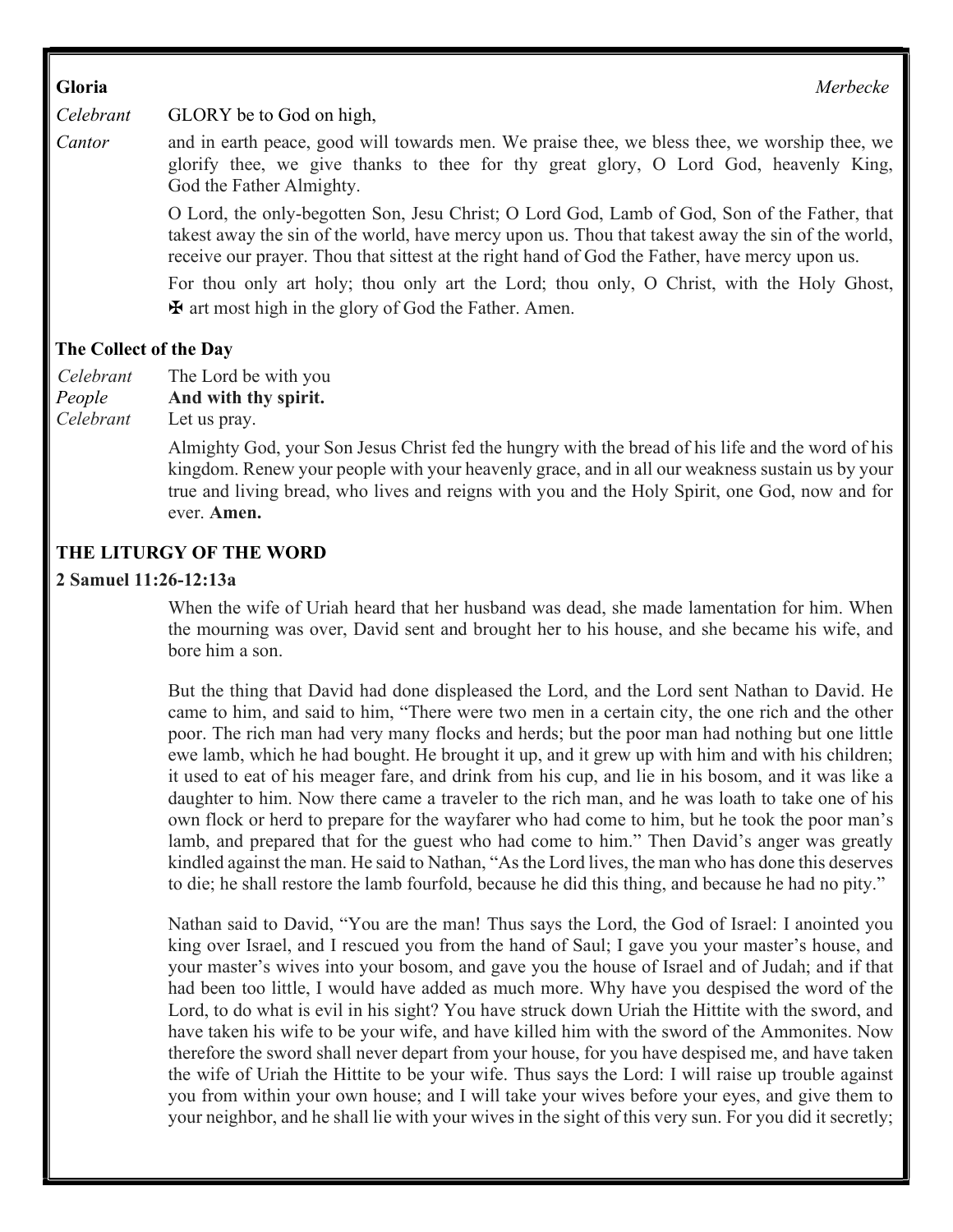but I will do this thing before all Israel, and before the sun." David said to Nathan, "I have sinned against the Lord." Nathan said to David, "Now the Lord has put away your sin; you shall not die.

Reader The Word of the Lord

People Thanks be to God.

Psalm 51 Miserere mei, Deus.

Cantor HAVE mercy upon me, O God, after thy great goodness; / according to the multitude of thy mercies do away mine offences.

Wash me throughly from my wickedness, / and cleanse me from my sin.

For I acknowledge my faults, / and my sin is ever before me.

Against thee only have I sinned, and done that which is evil in thy sight; / that thou mightest be justified when thou speakest, and clear when thou dost judge.

Behold, I was brought forth in wickedness, / and in sin hath my mother conceived me. But lo, thou requirest truth in the inward parts, / and shalt make me to understand wisdom secretly.

Thou shalt purge me with hyssop, and I shall be clean; / thou shalt wash me, and I shall be whiter than snow.

Thou shalt make me hear of joy and gladness, / that the bones which thou hast broken may rejoice.

Turn thy face from my sins, / and put out all my misdeeds.

Make me a clean heart, O God, / and renew a right spirit within me.

Cast me not away from thy presence, / and take not thy holy spirit from me.

O give me the comfort of thy help again, / and stablish me with a free spirit.

# Ephesians 4:1-16

I therefore, the prisoner in the Lord, beg you to lead a life worthy of the calling to which you have been called, with all humility and gentleness, with patience, bearing with one another in love, making every effort to maintain the unity of the Spirit in the bond of peace. There is one body and one Spirit, just as you were called to the one hope of your calling, one Lord, one faith, one baptism, one God and Father of all, who is above all and through all and in all.

But each of us was given grace according to the measure of Christ's gift. Therefore it is said, "When he ascended on high he made captivity itself a captive; he gave gifts to his people."

(When it says, "He ascended," what does it mean but that he had also descended into the lower parts of the earth? He who descended is the same one who ascended far above all the heavens, so that he might fill all things.) The gifts he gave were that some would be apostles, some prophets, some evangelists, some pastors and teachers, to equip the saints for the work of ministry, for building up the body of Christ, until all of us come to the unity of the faith and of the knowledge of the Son of God, to maturity, to the measure of the full stature of Christ. We must no longer be children, tossed to and fro and blown about by every wind of doctrine, by people's trickery, by their craftiness in deceitful scheming. But speaking the truth in love, we must grow up in every way into him who is the head, into Christ, from whom the whole body, joined and knit together by every ligament with which it is equipped, as each part is working properly, promotes the body's growth in building itself up in love.

Reader The Word of the Lord People Thanks be to God.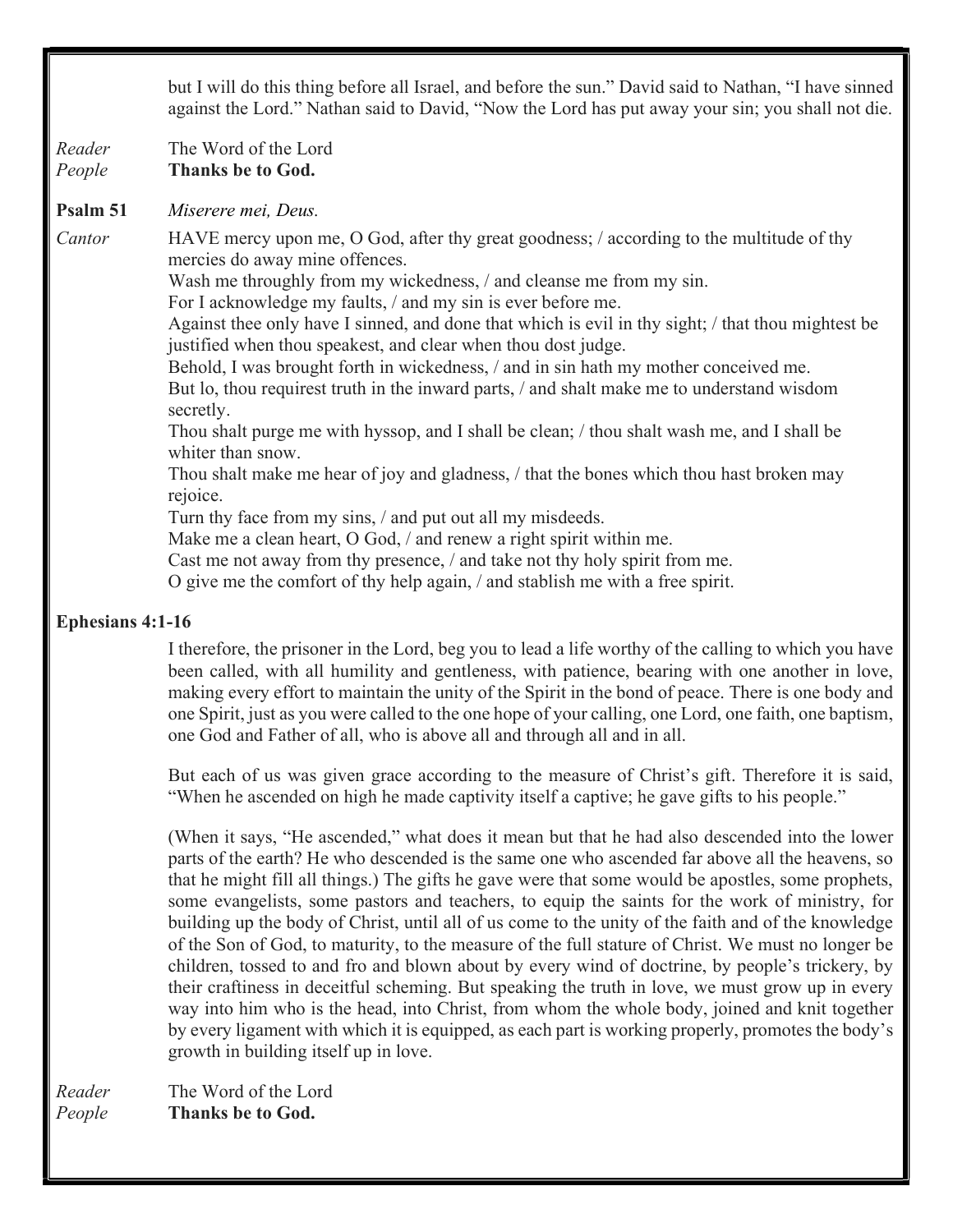#### Gradual

*Cantor* O Lord, our Governor : how excellent is thy Name in all the world.  $\mathcal V$ . Thou hast set thy glory : above the heavens. Alleluia, alleluia.  $\n V.$  Sing we merrily unto God our strength : make a cheerful noise unto the God of Jacob, take the psalm, the merry harp with the lute. Alleluia.

**The Gospel** John  $6: 24-35$ Celebrant The Lord be with you. People And with thy spirit. Celebrant  $\mathbf{\Psi}$  The Holy Gospel is written in the sixth chapter of the Gospel according to St John, beginning at the twenty-fourth verse. People Glory be to thee, O Lord. So when the crowd saw that neither Jesus nor his disciples were there, they themselves got into the boats and went to Capernaum looking for Jesus. When they found him on the other side of the sea, they said to him, "Rabbi, when did you come here?" Jesus answered them, "Very truly, I tell you, you are looking for me, not because you saw signs, but because you ate your fill of the loaves. Do not work for the food that perishes, but for the food that endures for eternal life, which the Son of Man will give you. For it is on him that God the Father has set his seal." Then they said to him, "What must we do to perform the works of God?" Jesus answered them, "This is the work of God, that you believe in him whom he has sent." So they said to him, "What sign are you going to give us then, so that we may see it and believe you? What work are you performing? Our ancestors ate the manna in the wilderness; as it is written, 'He gave them bread from heaven to eat.'" Then Jesus said to them, "Very truly, I tell you, it was not Moses who gave you the bread from heaven, but it is my Father who gives you the true bread from heaven. For the bread of God is that which comes down from heaven and gives life to the world." They said to him, "Sir, give us this bread always." Jesus said to them, "I am the bread of life. Whoever comes to me will never be hungry, and whoever believes in me will never be thirsty. Celebrant The Gospel of the Lord.

People Praise be to thee, O Christ.

#### Sermon Canon David Raths

#### **Nicene Creed** Merbecke

Celebrant I BELIEVE in one God

Cantor the Father Almighty, Maker of heaven and earth, And of all things visible and invisible:

 And in one Lord Jesus Christ, the only-begotten Son of God, Begotten of the Father before all worlds; God, of God; Light, of Light; Very God, of very God; Begotten, not made; Being of one substance with the Father; Through whom all things were made: Who for us men and for our salvation came down from heaven, And was incarnate by the Holy Ghost of the Virgin Mary, And was made man, And was crucified also for us under Pontius Pilate. He suffered and was buried, And the third day he rose again according to the Scriptures, And ascended into heaven, And sitteth on the right hand of the Father. And he shall come again with glory to judge both the quick and the dead: Whose kingdom shall have no end.

 And I believe in the Holy Ghost, The Lord, The Giver of Life, Who proceedeth from the Father and the Son, Who with the Father and the Son together is worshipped and glorified, Who spake by the Prophets. And I believe One, Holy, Catholic, and Apostolic Church. I acknowledge one Baptism for the remission of sins. And I look for the Resurrection of the dead,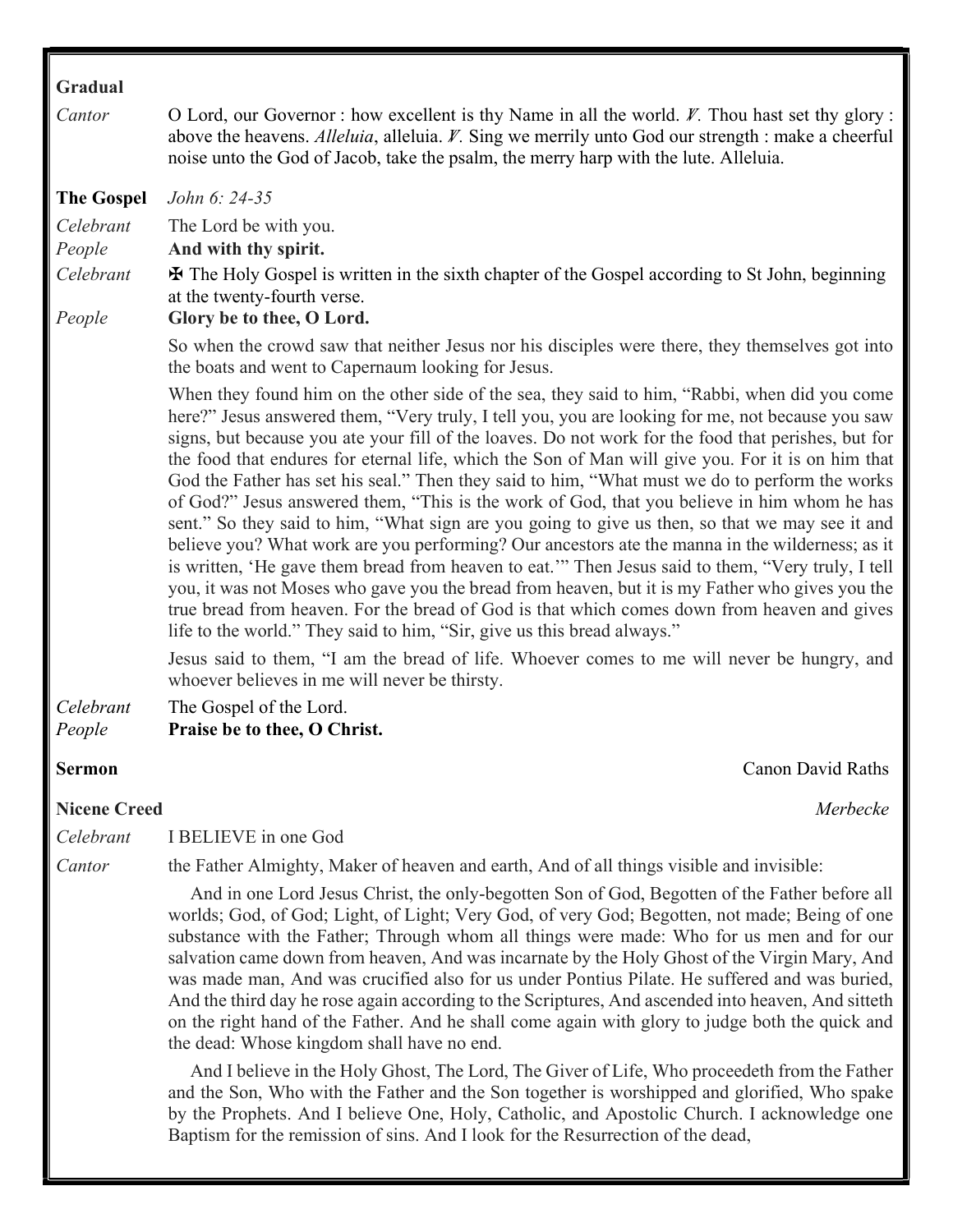✠ And the Life of the world to come. Amen.

# THE INTERCESSION

A server leads the prayers for the Church, ending each petition with:

Reader Lord, in thy mercy,

People **Hear our prayer.** 

### The Invitation to Confession and Absolution

- Celebrant YE that do truly and earnestly repent you of your sins, and are in love and charity with your neighbours, and intend to lead the new life, following the commandments of God, and walking from henceforth in his holy ways: Draw near with faith, and take this holy Sacrament to your comfort; and make your humble confession to Almighty God, meekly kneeling upon your knees.
- All **ALMIGHTY God, Father of our Lord Jesus Christ, Maker of all things, Judge of all men:** We acknowledge and confess our manifold sins and wickedness, Which we from time to time most grievously have committed, By thought, word, and deed, Against thy Divine Majesty. We do earnestly repent, And are heartily sorry for these our misdoings. Have mercy upon us, most merciful Father; For thy Son our Lord Jesus Christ's sake, Forgive us all that is past; And grant that we may ever hereafter Serve and please thee In newness of life, To the honour and glory of thy Name; Through Jesus Christ our Lord. Amen.
- Celebrant ALMIGHTY God, our heavenly Father, who of his great mercy hath promised forgiveness of sins to all them that with hearty repentance and true faith turn unto him: Have mercy upon you; pardon and deliver you from all your sins; confirm and strengthen you in all goodness; and bring you to everlasting life; through Jesus Christ our Lord. Amen.

# THE OFFERTORY

# **Offertory**

Cantor The statutes of the Lord are right, and rejoice the heart : sweeter also than honey, and the honeycomb; moreover, by them is thy servant taught.

# **Offertory Hymn 573** Surrey Surrey Surrey Surrey Surrey Surrey Surrey Surrey Surrey Surrey Surrey Surrey Surrey

- 1. THEE will I love, my strength, my tower, Thee will I love, my joy, my crown, Thee will I love with all my power, In all my works, and thee alone, Thee will I love till sacred fire Fills my whole soul with pure desire.
- 2. I thank thee, uncreated Sun, That thy bright beams on me have shined; I thank thee, who hast overthrown My foes, and healed my wounded mind : I thank thee, whose enlivening voice Bids my freed heart in thee rejoice.
- 3. Uphold me in the doubtful race, Nor suffer me again to stray; Strengthen my feet with steady pace Still to press forward in thy way : That all my powers, with all their might, In thy sole glory may unite.
- 4. Thee will I love, my joy, my crown; Thee will I love, my LORD, my GOD; Thee will I love, beneath thy frown Or smile – thy sceptre or thy rod; That though my flesh and heart decay, Thee shall I love in endless day.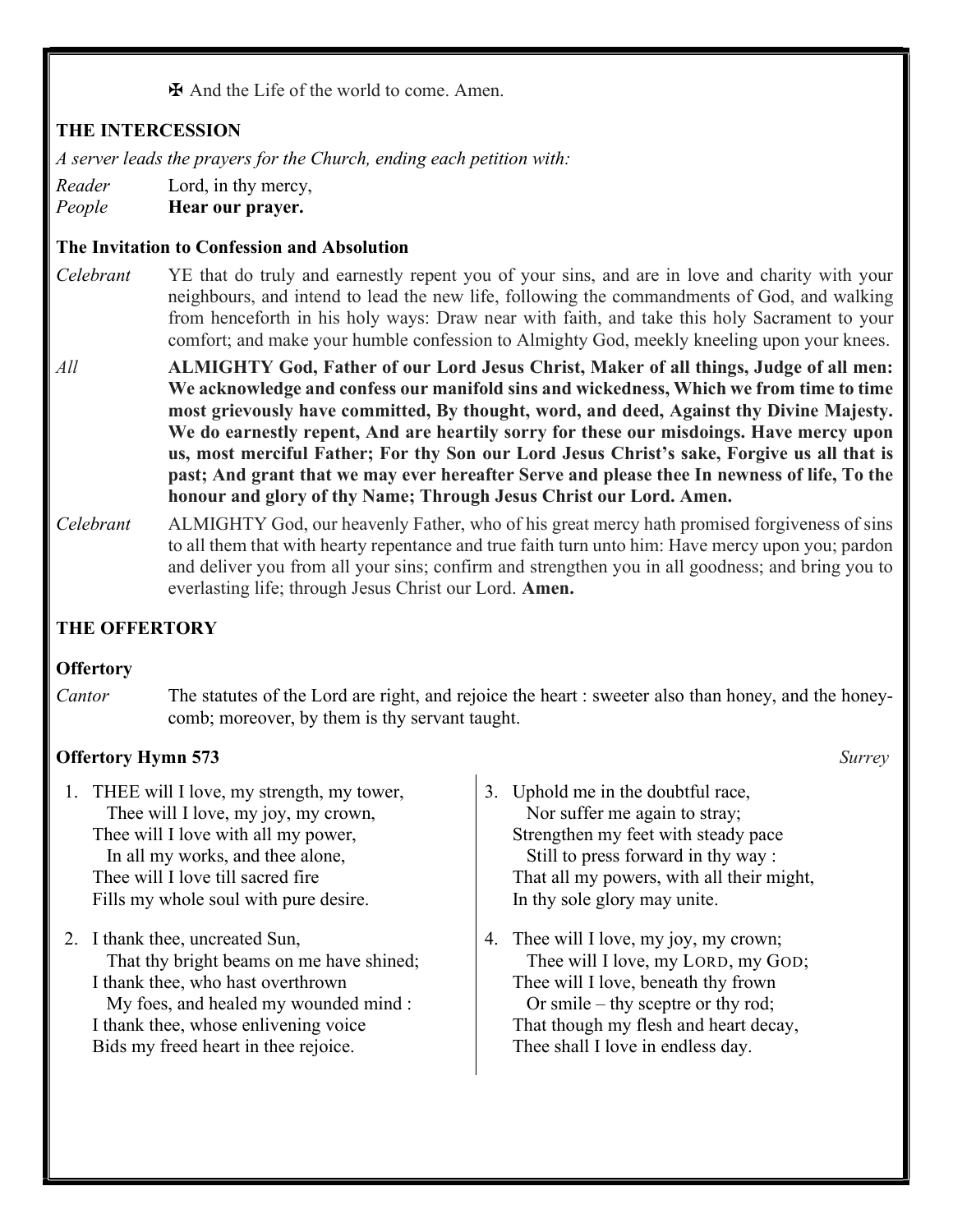#### Secret (Prayer over the Gifts)

Celebrant God our sustainer, accept all we offer you this day, and feed us continually with that bread which satisfies all hunger, your Son our Saviour Jesus Christ. Amen.

### Mass Intentions of the Day

- Celebrant Pray, brethren, that my sacrifice and yours be acceptable unto God the Father almighty.
- People May the Lord receive the sacrifice at thy hands, to the praise and glory of His Name, to our benefit and to that of all His Holy Church.

# THE CANON OF THE MASS

- Celebrant THE Lord be with you;
- People And with thy spirit.
- Celebrant Lift up your hearts;

People We lift them up unto the Lord.

Celebrant Let us give thanks unto our Lord God;

People It is meet and right so to do.

Celebrant IT is very meet, right, and our bounden duty, that we should at all times, and in all places give thanks unto thee, O Lord, Holy Father, Almighty, Everlasting God, Creator and Preserver of all things.

> THEREFORE with Angels and Archangels, and with all the company of heaven, we laud and magnify thy glorious Name; evermore praising thee and saying:

#### Sanctus and Benedictus and Sanctus Merbecke and Sanctus Merbecke and Merbecke and Merbecke

Cantor HOLY, Holy, Holy, Lord God of hosts, Heaven and earth are full of thy glory. Glory be to thee, O Lord Most High.

BLESSED  $\maltese$  is he that cometh in the Name of the Lord: Hosanna in the highest.

Celebrant BLESSING and glory and thanksgiving be unto thee Almighty God, our heavenly Father, who of thy tender mercy didst give thine only Son Jesus Christ to take our nature upon him, and to suffer death upon the Cross for our redemption; who made there, by his one oblation of himself once offered, a full, perfect, and sufficient sacrifice, oblation, and satisfaction, for the sins of the whole world; and did institute, and in his holy Gospel command us to continue, a perpetual memorial of that his precious death, until his coming again.

> Hear us, O merciful Father, we most humbly beseech thee; and grant that we receiving these thy creatures of bread and wine, according to thy Son our Saviour Jesus Christ's holy institution, in remembrance of his death and passion, may be partakers of his most blessed Body and Blood; who, in the same night that he was betrayed, took Bread; and, when he had given thanks, he brake it; and gave it to his disciples, saying, Take, eat; this is my Body which is given for you: Do this in remembrance of me.  $\mathbf \Psi$  Likewise after supper he took the Cup; and, when he had given thanks, he gave it to them, saying, Drink ye all, of this; for this is my Blood of the new Covenant, which is shed for you and for many for the remission of sins: Do this, as oft as ye shall drink it, in remembrance of me.  $\mathbf{\ddot{H}}$

> Wherefore, O Father, Lord of heaven and earth, we thy humble servants, with all thy holy Church, remembering the precious death of thy beloved Son, his mighty resurrection, and glorious ascension, and looking for his coming again in glory, do make before thee, in this sacrament of the holy Bread of eternal life and the Cup of everlasting salvation, the memorial which he hath commanded; And we entirely desire thy fatherly goodness mercifully to accept this our sacrifice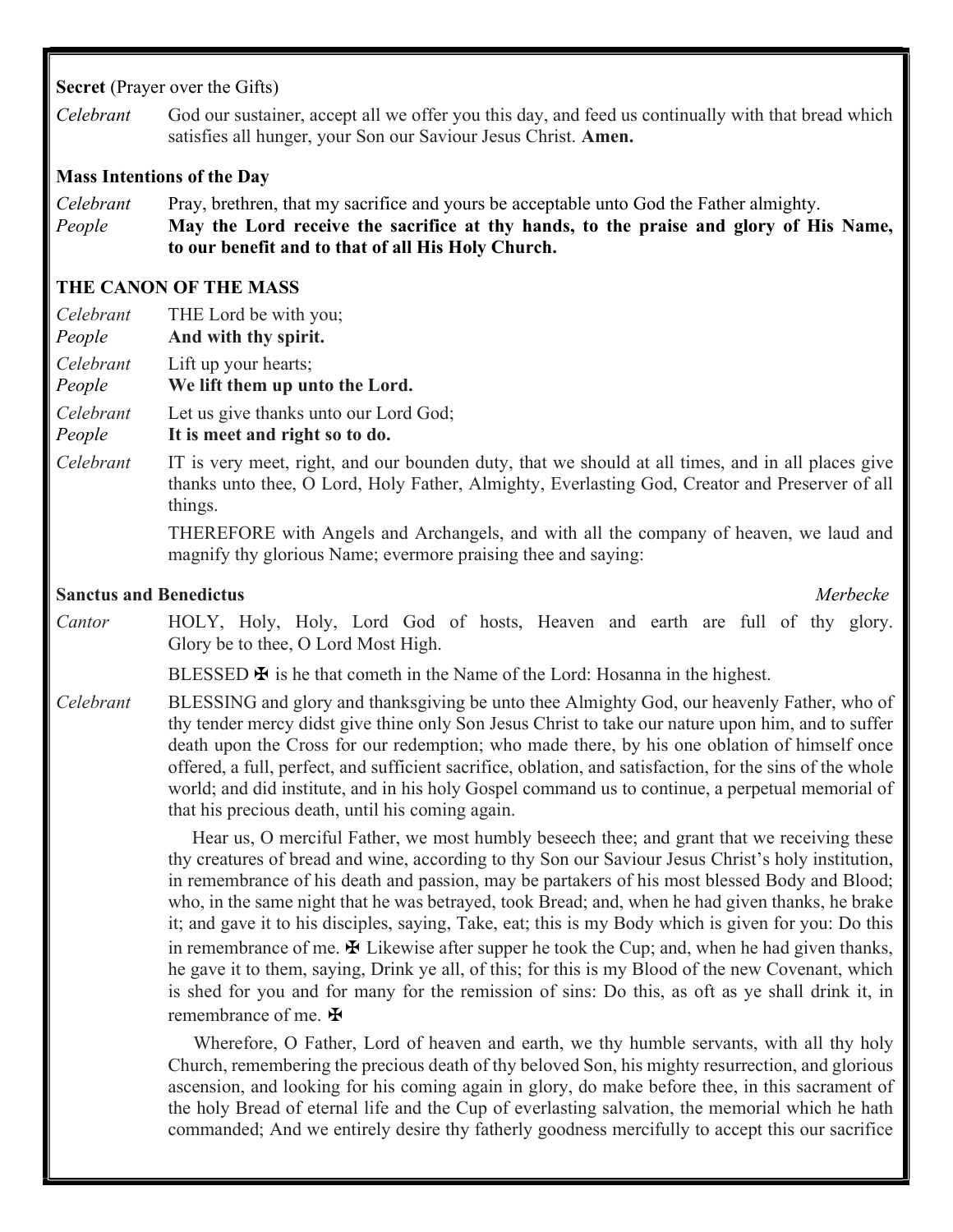of praise and thanksgiving, most humbly beseeching thee to grant, that by the merits and death of thy Son Jesus Christ, and through faith in his blood, we and all thy whole Church may obtain remission of our sins, and all other benefits of his passion; And we pray that by the power of thy Holy Spirit, all we who are partakers of this holy Communion may be fulfilled with thy grace and heavenly benediction; through Jesus Christ our Lord,

by whom and with whom, in the unity of the Holy Spirit, all honour and glory be unto thee, O Father Almighty, world without end.

People Amen.

### THE COMMUNION

#### The Lord's Prayer

Celebrant Let us pray. As our Saviour Christ hath commanded and taught us, we are bold to say,

 $All$  Our Father who art in heaven, Hallowed be thy Name, Thy kingdom come, Thy will be done, on earth as it is in heaven. Give us this day our daily bread; And forgive us our trespasses, As we forgive them that trespass against us; And lead us not into temptation, But deliver us from evil. For thine is the kingdom, the power, and the glory, For ever and ever. Amen.

#### The Fraction and Pax

Celebrant The Peace of the Lord be always with you. People **And with thy spirit.** 

#### The Prayer of Humble Access

 $All$  We do not presume to come to this thy Table, O merciful Lord, Trusting in our own righteousness, But in thy manifold and great mercies. We are not worthy So much as to gather up the crumbs under thy Table. But thou art the same Lord, Whose property is always to have mercy: Grant us therefore, gracious Lord, So to eat the Flesh of thy dear Son Jesus Christ, And to drink his Blood, That our sinful bodies may be made clean by his Body, And our souls washed through his most precious Blood, And that we may evermore dwell in him, And he in us. Amen.

# Agnus Dei Merbecke

Cantor O LAMB of God, that takest away the sin of the world, have mercy upon us. O Lamb of God, that takest away the sin of the world, have mercy upon us. O Lamb of God, that takest away the sin of the world, grant us thy peace.

# Invitation to Communion

Celebrant Behold the Lamb of God ... All Lord, I am not worthy that Thou shouldest come under my roof, but speak the word only and my soul shall be healed.

#### Communion

Cantor Seek ye first of all the kingdom of God : and all these things shall be added unto you, saith the Lord.

Communion will be received in one kind only, and will be administered at a rail situated at the foot of the Chancel steps in the Nave. Please observe the distance markers on the carpet as you advance towards the rail. You may kneel or stand as the Sacred Host is placed into your hand. Once consumed, replace your mask, and return to your pew by one of the side aisles.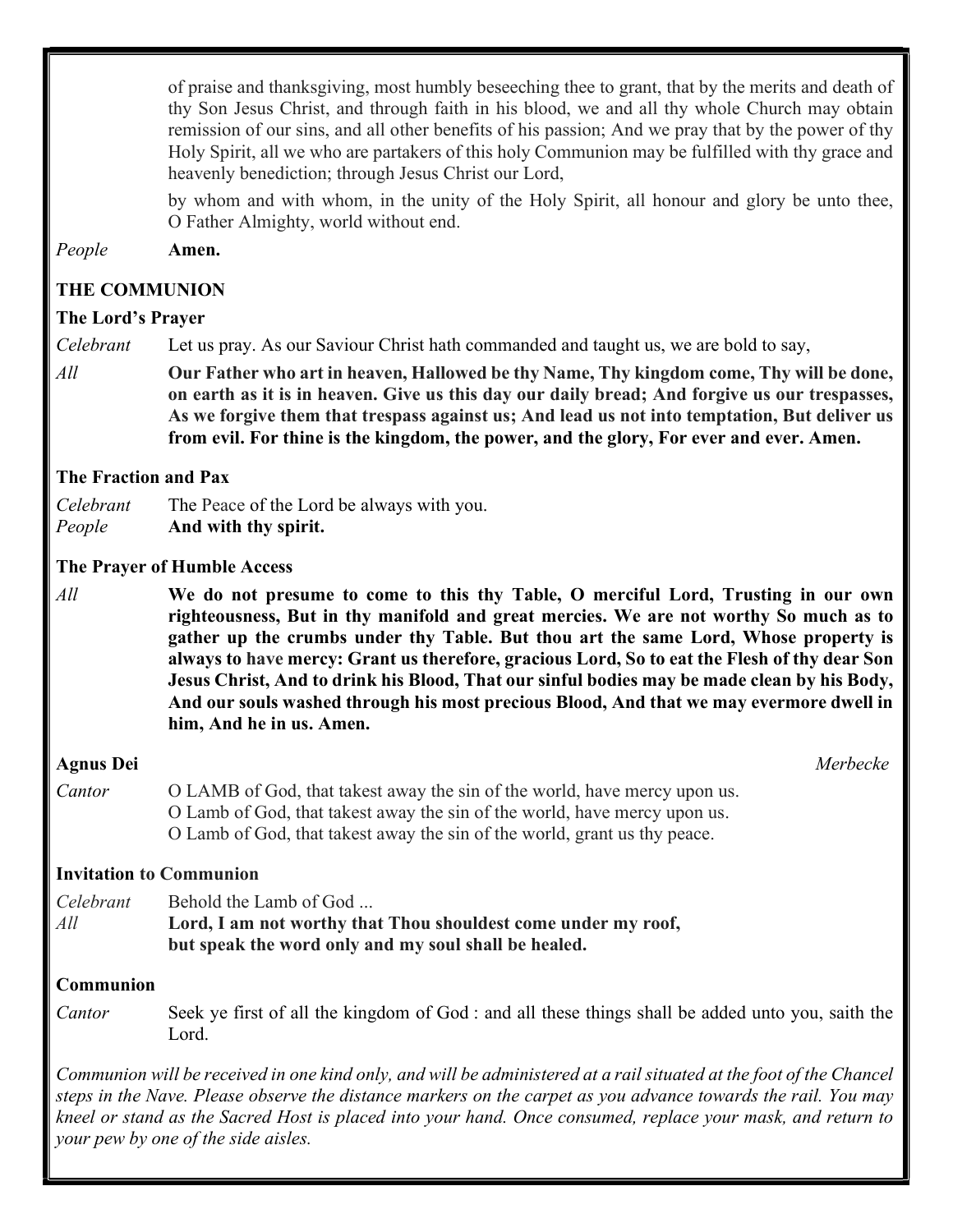# THANKSGIVING AND DISMISSAL

### Prayer after Communion

| Celebrant | The Lord be with you; |
|-----------|-----------------------|
| People    | And with thy spirit.  |

Celebrant Let us pray.

ALMIGHTY and everliving God,

 $All$  we most heartily thank thee that thou dost graciously feed us, in these holy mysteries, with the spiritual food of the most precious Body and Blood of thy Son our Saviour Jesus Christ; assuring us thereby of thy favour and goodness towards us; and that we are living members of his mystical body, which is the blessed company of all faithful people; and are also heirs through hope of thy everlasting kingdom.

> And here we offer and present unto thee, O Lord, ourselves, our souls and bodies, to be a reasonable, holy, and living sacrifice unto thee. And although we are unworthy, yet we beseech thee to accept this our bounden duty and service, not weighing our merits, but pardoning our offences; through Jesus Christ our Lord, to whom, with thee and the Holy Ghost, be all honour and glory, world without end. Amen.

# The Blessing

Celebrant THE peace of God, which passeth all understanding, keep your hearts and minds in the knowledge and love of God, and of his Son Jesus Christ our Lord: And the blessing of God Almighty, ✠ the Father, the Son, and the Holy Ghost, be amongst you and remain with you always. Amen.

# The Dismissal

| Celebrant | The Lord be with you.             |
|-----------|-----------------------------------|
| People    | And with thy spirit.              |
| Celebrant | Let us depart in peace. Alleluia. |
| People    | Thanks be to God. Alleluia.       |

# **Post-Communion Hymn 7** November 1988 and the United States of Warrington

- 1. FORTH in thy Name, O LORD, I go, My daily labour to pursue; Thee, only thee, resolved to know, In all I think, or speak, or do.
- 2. The task thy wisdom hath assigned O let me cheerfully fulfil; In all my works thy presence find, And prove thy good and perfect will.
- 3. Thee may I set at my right hand, Whose eyes my inmost substance see, And labour on at thy command, And offer all my works to thee.
- 4. Give me to bear thy easy yoke, And every moment watch and pray, And still to things eternal look, And hasten to thy glorious day.

# ANNOUNCEMENTS AND ANGELUS

| The Angel of the Lord brought tidings unto Mary;                                                                                   |  |  |
|------------------------------------------------------------------------------------------------------------------------------------|--|--|
| And she conceived by the Holy Ghost.                                                                                               |  |  |
| Hail, Mary, full of grace : the Lord is with thee;<br>Blessed art thou amongst women, and blessed is the fruit of thy womb, Jesus. |  |  |
| Holy Mary, Mother of God, pray for us sinners, now and at the hour of our death.                                                   |  |  |
| Behold the handmaid of the Lord;                                                                                                   |  |  |
|                                                                                                                                    |  |  |